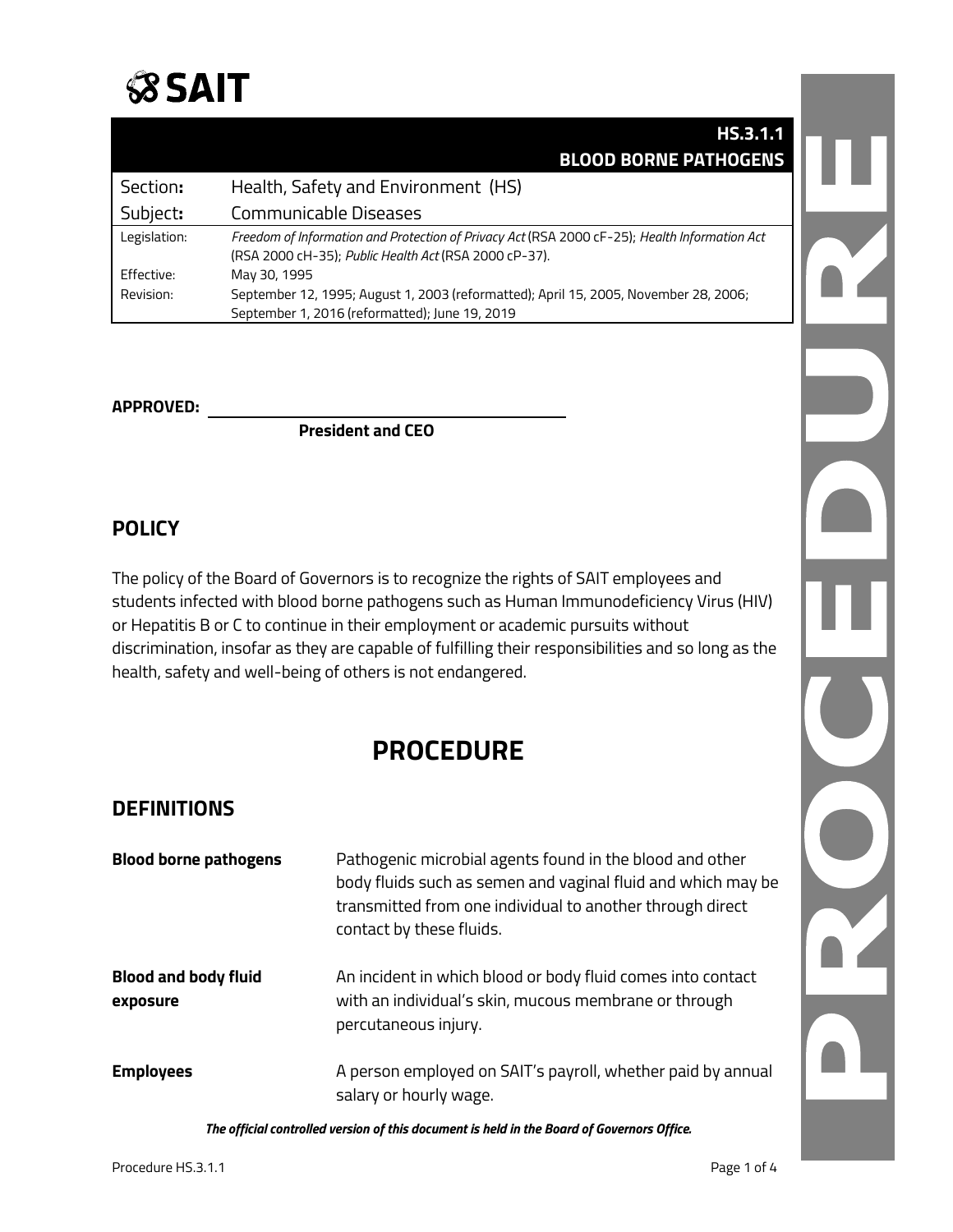

| <b>Facilities</b>                       | Any building, ground or area that SAIT owns, uses or occupies<br>and that is under the jurisdiction of SAIT's Board of Governors.                                                                                                                                                                            |
|-----------------------------------------|--------------------------------------------------------------------------------------------------------------------------------------------------------------------------------------------------------------------------------------------------------------------------------------------------------------|
| <b>Personal protective</b><br>equipment | Gloves, gowns, masks and eye protection or face shields.<br>When used correctly, personal protective equipment provides<br>a barrier between a potentially infectious person or material<br>and others, preventing the transfer of pathogens from one<br>person to another.                                  |
| <b>Routine practices</b>                | A comprehensive set of Infection Prevention Control (IPC)<br>measures developed for use in the routine care of all patients<br>at all times in all healthcare settings. They are intended to<br>minimize or prevent healthcare associated infections (HAIs) in<br>all individuals in the healthcare setting. |

## **GOVERNING PRINCIPLES**

- 1. All schools/departments must act in accordance with routine practices.
- 2. An infected or at-risk individual is obliged to take appropriate action to protect that individual and others.
- 3. The Safety and Community Services department and the School of Health and Public Safety shall ensure that current information about HIV, Hepatitis B and Hepatitis C infection is available and appropriate safety procedures are in place to avoid the spread of the viruses.
- 4. Current medical evidence indicates that HIV, Hepatitis B and Hepatitis C are not spread by casual contact but only by the exchange of bodily fluids such as blood, semen or vaginal fluid through such means as unprotected sexual intercourse or sharing of needles. Employees and students will not, on the basis of a positive HIV, Hepatitis B or Hepatitis C test, be denied access to SAIT's facilities.
- 5. Students enrolled in some School of Health and Public Safety programs may be at higher risk of exposure to blood borne pathogens due to the nature of their training. This procedure allows students infected with blood borne pathogens to continue in their academic studies without discrimination while limiting the risk of exposure to others.
- 6. Any individual requesting HIV, Hepatitis B or Hepatitis C testing shall be referred to that individual's physician, an infectious disease physician, the Health Services Clinic, or the Sexually Transmitted Infections (STI) Clinic for counseling, testing and follow-up. The

*The official controlled version of this document is held in the Board of Governors Office.*

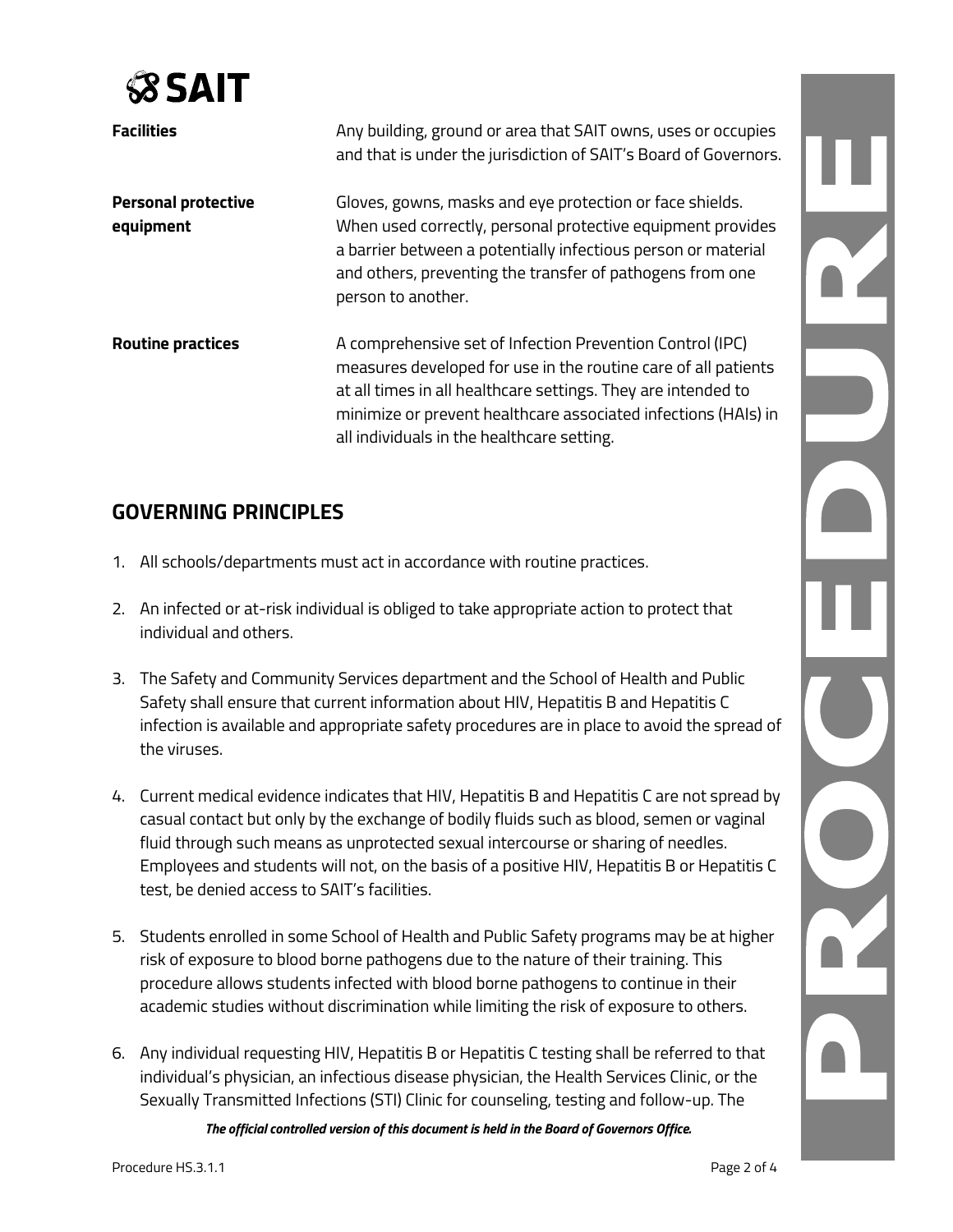

Health Services Clinic shall maintain in confidence all information arising from any tests and all other information pertaining to an individual's personal health as made known to its personnel, and shall make this information known to other parties only with that individual's written agreement, or as required by law or reasonably required to obtain legal or medical advice.

7. SAIT shall provide personal protective equipment for employees and students as required.

## **PROCEDURE**

- 1. If an employee or student has been inadvertently exposed to blood and/or body fluids, the incident should be reported to Safety and Community Services. The person exposed should complete an Incident Notification Form and a Workers' Compensation Board (WCB) report and will be offered Blood Body Exposure Protocol testing and follow up. Test results will be forwarded to the ordering physician. The person exposed may choose to have the results forwarded to the Health Services Clinic.
- 2. All employees and students who are exposed to blood and/or body fluids must follow routine practices, including treating all blood and body fluids as if they are infectious. In general, employees and students should minimize direct contact with blood and/or body fluids and take precautions against penetrating wounds from needles and other sharp materials or equipment.
- 3. In the School of Health and Public Safety, only those students who have read and signed an informed consent will be allowed to perform invasive procedures on other students and to have invasive procedures performed on them by other students. Furthermore, students will only be allowed to perform invasive procedures on other students once they have been deemed competent through an assessment using simulation devices (for example, phlebotomy/intravenous arms) and then only under the direct supervision of faculty.
- 4. Protective clothing and equipment shall be worn and used according to the established protocols of a given procedure to prevent skin and mucous membrane exposure when blood or body fluid exposure is anticipated.
- 5. Routine practices should be followed when providing first aid in any area of SAIT, especially if there is potential for contact with blood or body fluids.
- 6. In practicing good sanitation, disposable gloves shall be used when cleaning up body fluids. The area of any spill of blood or body fluids shall be cleansed with a one-in-ten diluted bleach solution.

*The official controlled version of this document is held in the Board of Governors Office.*